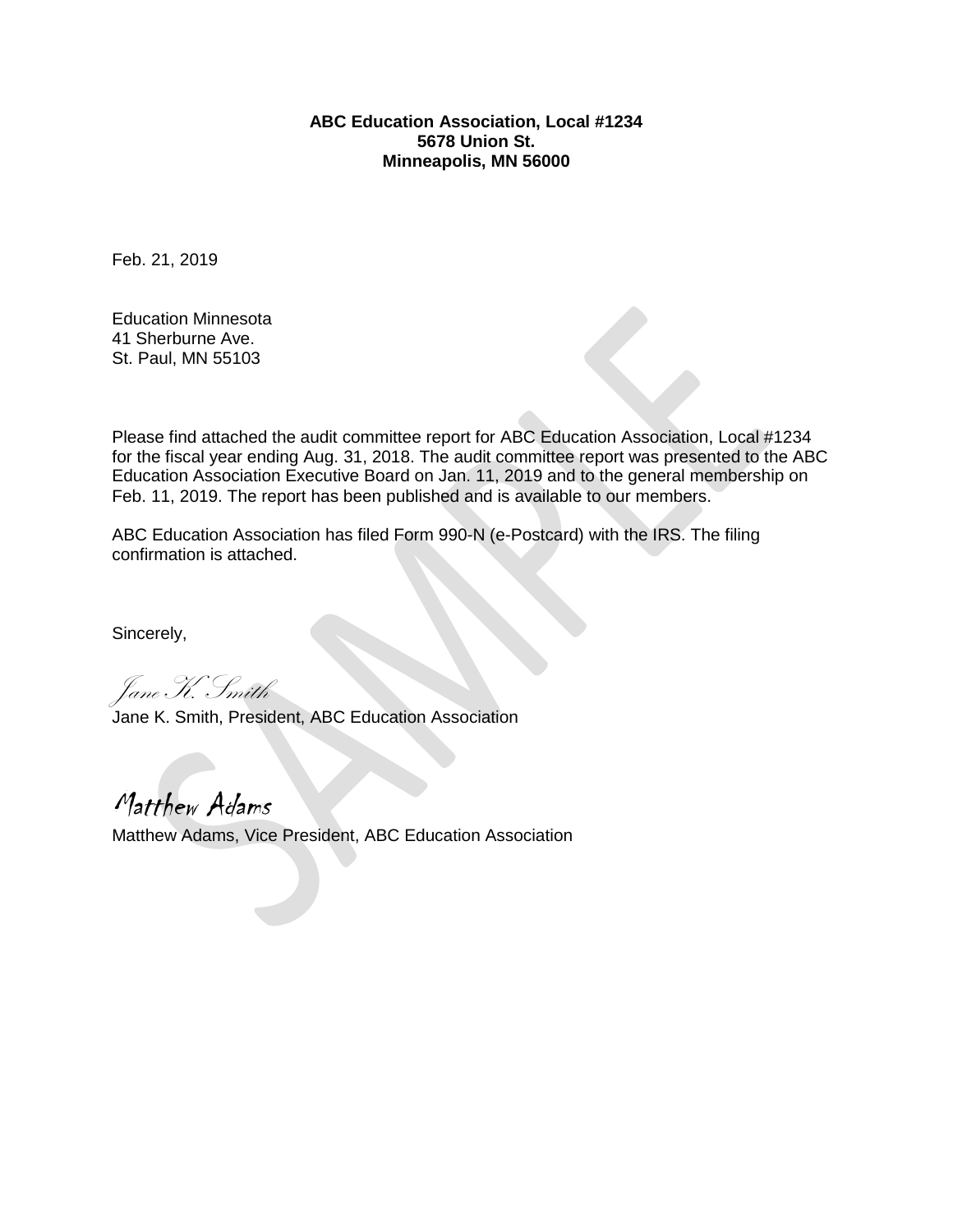### **ABC Education Association, Local #1234 5678 Union St. Minneapolis, MN 56000**

Dec. 18, 2018

Education Minnesota 41 Sherburne Ave. St. Paul, MN 55103

We have examined the financial records of the ABC Education Association, Local #1234 for the period Sept. 1, 2017 through Aug. 31, 2018, and found them to be in good order. This examination was performed by a committee made up of members from ABC Education Association, Local #1234.

Based upon our examination, we consider the attached financial statements for the period Sept. 1, 2017 through Aug. 31, 2018, to be an accurate summary of transactions conducted during the period.

Sincerely,

Ruth Jones

Ruth Jones, Chair

Eric Anderson

Eric Anderson, Member

*Dave C. Johnson*

Dave Johnson, Member

Nancy Lee

Nancy Lee, Member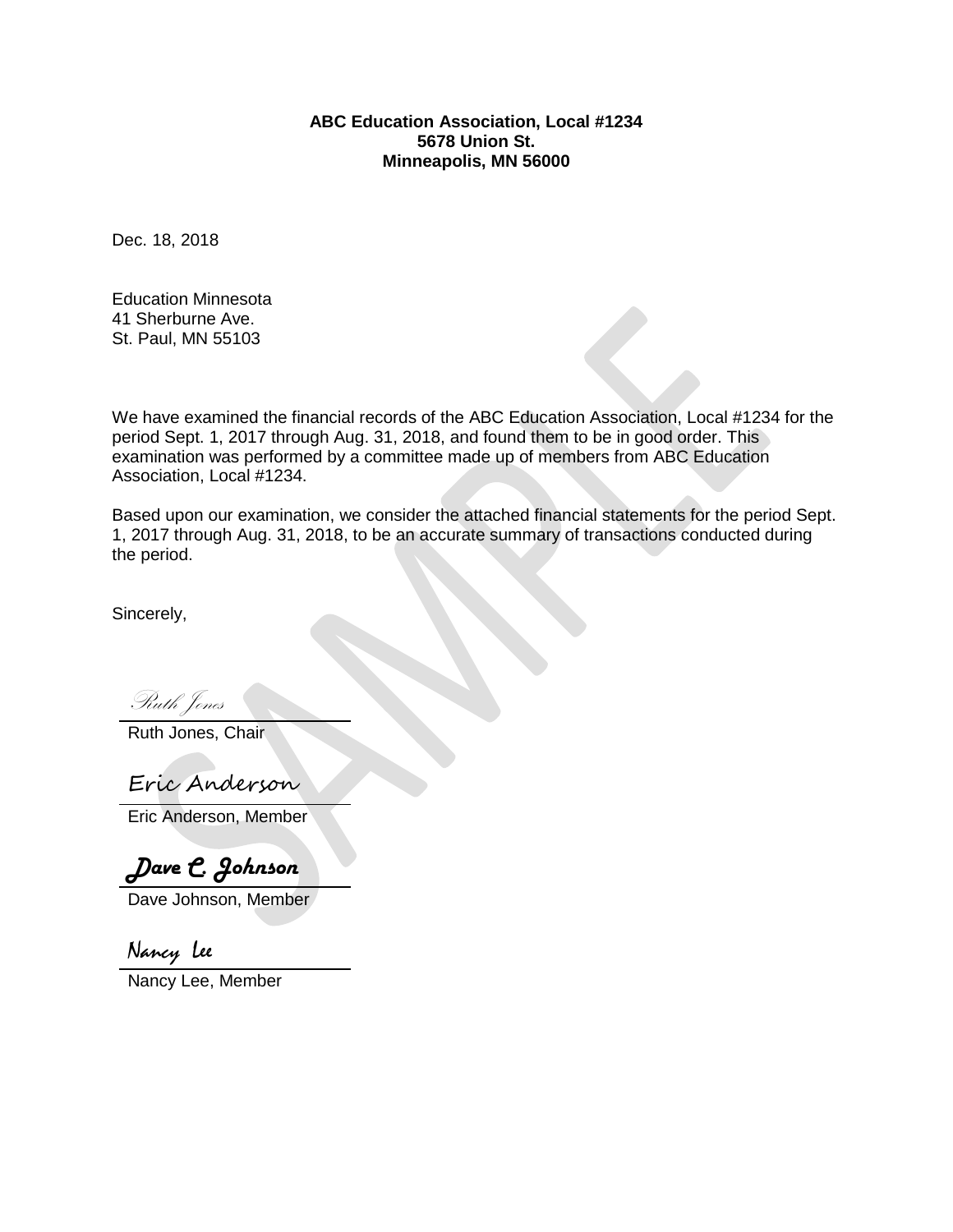### **ABC Education Association, Local #1234 Statement of Financial Position As of August 31, 2018**

 $\sim$ 

# **ASSETS**

| Cash - Checking<br>Cash - Savings                               | \$             | 6,625<br>10,080 |
|-----------------------------------------------------------------|----------------|-----------------|
| <b>TOTAL ASSETS</b>                                             | $\mathfrak{S}$ | 16,705          |
| <b>LIABILITIES AND NET ASSETS</b>                               |                |                 |
| <b>LIABILITIES</b>                                              |                |                 |
| <b>Accounts Payable</b>                                         | \$             |                 |
| <b>TOTAL LIABILITIES</b>                                        | \$             |                 |
| <b>NET ASSETS</b>                                               |                |                 |
| Fund Balance, September 1, 2017<br><b>Changes in Net Assets</b> | \$             | 14,426<br>2,279 |
| <b>TOTAL NET ASSETS</b>                                         | \$             | 16,705          |
| <b>TOTAL LIABILITIES AND NET ASSETS</b>                         | \$             | 16,705          |
|                                                                 |                |                 |